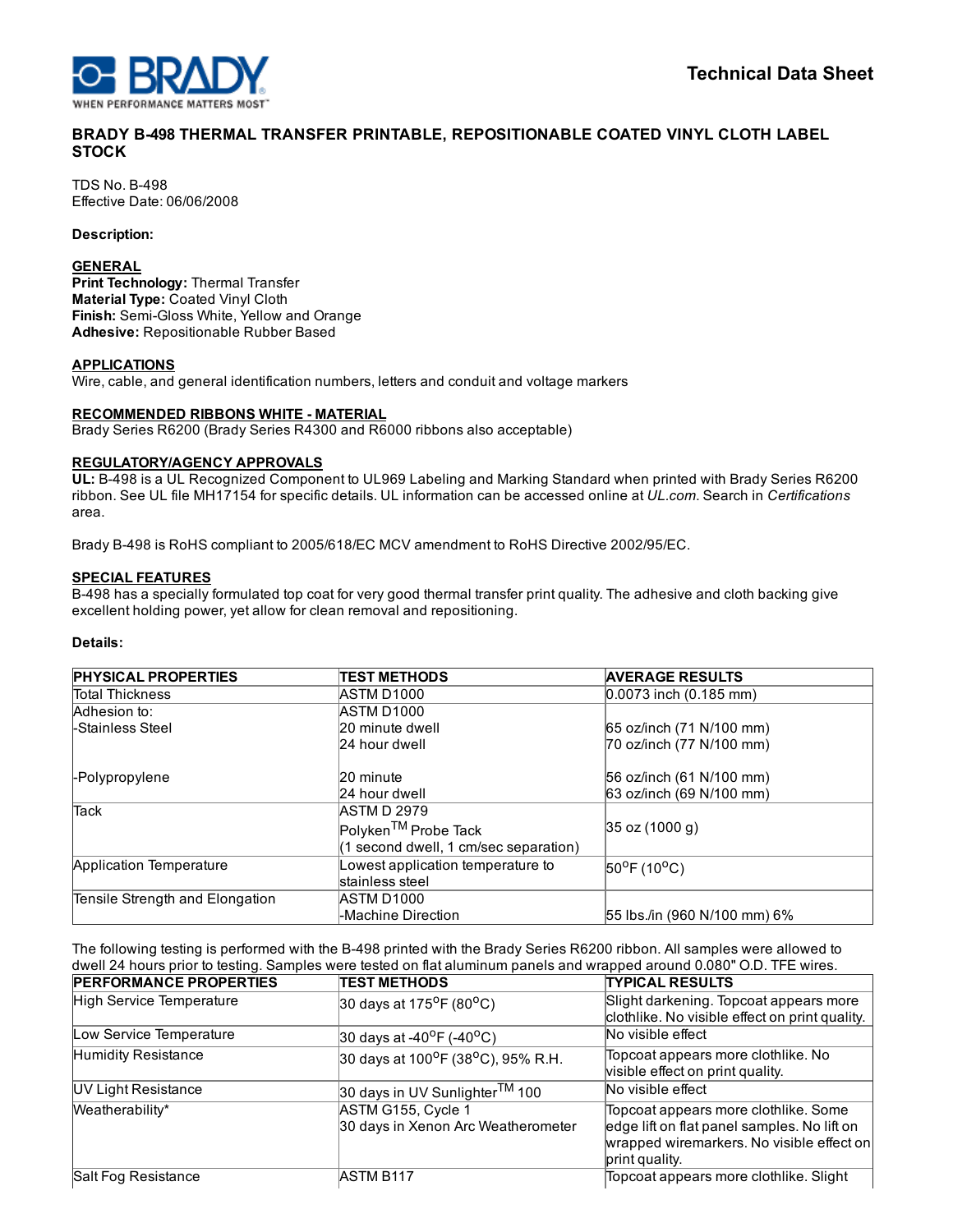|                                                                    | 30 days in 5% salt fog solution chamber | edge lift on flat panel samples. No lift on<br>wrapped wiremarkers. No visible effect on<br>print quality. |  |  |  |  |
|--------------------------------------------------------------------|-----------------------------------------|------------------------------------------------------------------------------------------------------------|--|--|--|--|
| Abrasion Resistance                                                | Fed. Std. 191A, Method 5306             | Moderate print removal after 100 cycles.                                                                   |  |  |  |  |
|                                                                    | Taber Abraser, CS-10 grinding wheels,   | Print still legible.                                                                                       |  |  |  |  |
|                                                                    | $250$ g/arm                             |                                                                                                            |  |  |  |  |
| *Not intended for extended, direct exposure to outdoor weathering. |                                         |                                                                                                            |  |  |  |  |
| <b>PERFORMANCE PROPERTY</b>                                        |                                         | <b>CHEMICAL RESISTANCE</b>                                                                                 |  |  |  |  |

Samples of white were printed with the Series R6200 ribbon, laminated to flat aluminum panels and wrapped around 0.080" OD TFE jacketed wire, and allowed to dwell 24 hours prior to test. Testing consists of 5 cycles of 10 minute immersions in the specified chemicals followed by 30 minute recovery periods. After the final immersion the flat samples were rubbed with cotton swabs. Testing was conducted at room temperature except where noted.

| <b>CHEMICAL REAGENT</b>                             | <b>SUBJECTIVE OBSERVATION OF VISUAL CHANGE</b>          |                                                                 |  |  |
|-----------------------------------------------------|---------------------------------------------------------|-----------------------------------------------------------------|--|--|
| <b>CLEANERS &amp; SOLVENTS</b>                      | <b>APPEARANCE OF WIREMARKER</b>                         | <b>APPEARANCE OF R6200 PRINT</b>                                |  |  |
| Northwoods <sup>TM</sup> Buzz Saw Degreaser         | No visible effect                                       | No visible effect                                               |  |  |
| Formula 409 <sup>®</sup>                            | No visible effect                                       | No visible effect                                               |  |  |
| Acetone                                             | Slight unwrap, topcoat removed, slight<br>adhesive ooze | Topcoat removed, print removed                                  |  |  |
| Toluene                                             | Severe unwrap, topcoat removed,<br>adhesive ooze        | Topcoat removed, print removed                                  |  |  |
| <b>Isopropyl Alcohol</b>                            | Severe unwrap                                           | No visible effect                                               |  |  |
| Mineral Spirits                                     | Severe unwrap, moderate adhesive ooze No visible effect |                                                                 |  |  |
| Deionized Water                                     | No visible effect                                       | No visible effect                                               |  |  |
| <b>FUELS, OILS, &amp; LUBRICANTS</b>                | <b>APPEARANCE OF WIREMARKER</b>                         | <b>APPEARANCE OF R6200 PRINT</b>                                |  |  |
| Gasoline                                            | Moderate unwrap, some adhesive ooze                     | No visible effect w/o rub, moderate print<br>lsmear when rubbed |  |  |
| <b>Brake Fluid</b>                                  | Slight unwrap                                           | No visible effect w/o rub, severe print<br>smear when rubbed    |  |  |
| SAE 20 WT Motor Oil @ 70°C                          | No visible effect                                       | No visible effect                                               |  |  |
| Ideal Yellow 77 <sup>®</sup> Wire Pulling Lubricant | No visible effect                                       | No visible effect                                               |  |  |
| <b>AEROSPACE RELATED FLUIDS</b>                     | <b>APPEARANCE OF WIREMARKER</b>                         | <b>APPEARANCE OF R6200 PRINT</b>                                |  |  |
| UP-8 Jet Fuel                                       | Severe unwrap, adhesive ooze                            | No visible effect                                               |  |  |
| Skydrol <sup>®</sup> 500B-4                         | Slight unwrap, topcoat removed                          | Topcoat removed, print removed                                  |  |  |
| Mil 5606 Oil                                        | Slight unwrap, some adhesive ooze                       | No visible effect                                               |  |  |

### Yellow and orange material - Printed black legend CHEMICAL RESISTANCE RUB, DIP, IMMERSION

| B-498 Orange           | <b>Rub</b> | <b>Dip</b> | <b>Immersion</b> | <b>B-498 Yellow</b>    | <b>Rub</b> | Dip       | <b>Immersion</b> |
|------------------------|------------|------------|------------------|------------------------|------------|-----------|------------------|
| Reagent                |            |            |                  | Reagent                |            |           |                  |
| 30% Sulfuric Acid      | <b>NE</b>  | <b>NE</b>  | <b>NE</b>        | 30% Sulfuric Acid      | <b>NE</b>  | <b>NE</b> | <b>NE</b>        |
| 10% Sulfuric Acid      | <b>NE</b>  | <b>NE</b>  | <b>NE</b>        | 10% Sulfuric Acid      | <b>NE</b>  | <b>NE</b> | <b>NE</b>        |
| 30% Hydrochloric acid  | <b>NE</b>  | <b>NE</b>  | F                | 30% Hydrochloric acid  | <b>NE</b>  | <b>NE</b> | F                |
| 10% Hydrochloric acid  | NE         | <b>NE</b>  | <b>NE</b>        | 10% Hydrochloric acid  | <b>NE</b>  | <b>NE</b> | NE               |
| <b>Glacial Acetic</b>  | F          | <b>NT</b>  | <b>NT</b>        | <b>Glacial Acetic</b>  | F          | F         | F                |
| 5% Acetic Acid         | NE         | <b>NE</b>  | <b>NE</b>        | 5% Acetic Acid         | <b>NE</b>  | <b>NE</b> | F                |
| 50% Sodium Hydroxide   | NE         | F          | <b>NT</b>        | 50% Sodium Hydroxide   | <b>NE</b>  | <b>NE</b> | F                |
| 10% Sodium Hydroxide   | F          | <b>NT</b>  | <b>NT</b>        | 10% Sodium Hydroxide   | <b>NE</b>  | <b>NE</b> | F                |
| 10% Ammonia            | <b>NE</b>  | <b>NE</b>  | <b>NE</b>        | 10% Ammonia            | <b>NE</b>  | <b>NE</b> | <b>NE</b>        |
| 5% Sodium              | <b>NE</b>  | <b>NE</b>  | F                | 5% Sodium              | <b>NE</b>  | <b>NE</b> | <b>NE</b>        |
| Hypochlorite           |            |            |                  | Hypochlorite           |            |           |                  |
| 10% Sodium Chloride    | <b>NE</b>  | <b>NE</b>  | <b>NE</b>        | 10% Sodium Chloride    | <b>NE</b>  | <b>NE</b> | F                |
| <b>MEK</b>             | F          | <b>NT</b>  | <b>NT</b>        | <b>MEK</b>             | F          | F         | F                |
| Acetone                | F          | <b>NT</b>  | <b>NT</b>        | Acetone                | F          | F         | F                |
| Toluene                | F          | <b>NT</b>  | <b>NT</b>        | Toluene                | F          | F         | F                |
| Methanol               | F          | F          | <b>NT</b>        | Methanol               | F          | <b>NE</b> | F                |
| <b>IPA</b>             | F          | <b>NE</b>  | F                | <b>IPA</b>             | F          | <b>NE</b> | F                |
| Heptane                | F          | <b>NE</b>  | F                | Heptane                | <b>NE</b>  | <b>NE</b> | F                |
| <b>Mineral Spirits</b> | F          | <b>NT</b>  | <b>NT</b>        | <b>Mineral Spirits</b> | <b>NE</b>  | <b>NE</b> | F                |
| Turpentine             | F          | NT         | <b>NT</b>        | Turpentine             | F          | F         | F                |
| <b>Diesel Fuel</b>     | <b>NE</b>  | F          | <b>NT</b>        | Diesel Fuel            | <b>NE</b>  | <b>NE</b> | F                |
| Kerosene               | F          | <b>NT</b>  | <b>NT</b>        | Kerosene               | <b>NE</b>  | <b>NE</b> | F                |
|                        |            |            |                  |                        |            |           |                  |